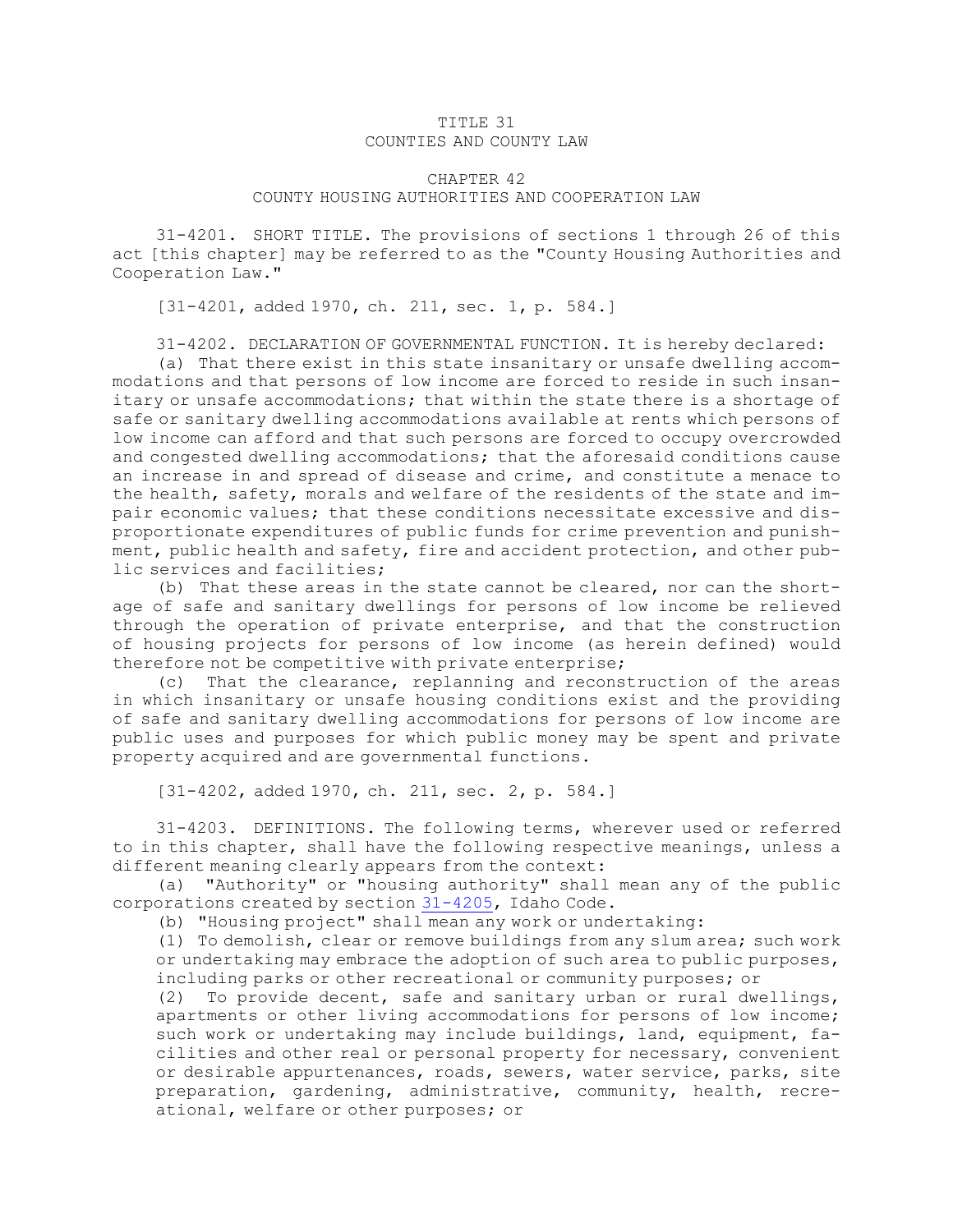(3) To accomplish <sup>a</sup> combination of the foregoing.

The term "housing project" also may be applied to the planning of the buildings and improvements, the acquisition of property, the demolition of existing structures, the construction, reconstruction, alteration and repair of the improvements and all other work in connection therewith; to buildings, and the land, equipment, facilities and other real or personal property, which do not contain dwelling units or other living accommodations for persons of low income when such buildings are utilized for administrative, community, health, recreational, welfare or other purposes by or for low-income persons or senior citizens, and redevelopment projects carried out by an authority at the request of local government when such projects include dwelling units which are sold or rented to persons of low income.

(c) "Governing body" shall mean the council, board of commissioners, board of trustees or other body having charge of the fiscal affairs of the state public body.

(d) "Federal government" shall include the United States of America, the United States department of housing and urban development, or any other agency or instrumentality, corporate or otherwise, of the United States of America.

(e) "County" or "counties" shall include all counties in the state of Idaho as designated in [chapter](https://legislature.idaho.gov/statutesrules/idstat/Title31/T31CH1) 1, title 31, Idaho Code.

(f) "Clerk" shall mean the county clerk or the officer charged with the duties customarily imposed on such clerk.

(g) "Area of operation" shall mean the entire county except within the corporate limits of cities in the county which have presently, or hereafter create, <sup>a</sup> housing authority under [title](https://legislature.idaho.gov/statutesrules/idstat/Title50/) 50, chapter 19, Idaho Code; provided however, that <sup>a</sup> county housing authority may continue to own and operate any housing project for which it has become financially obligated which is located in <sup>a</sup> city that subsequently creates <sup>a</sup> housing authority or is located in an area annexed by <sup>a</sup> city that has created or subsequently creates <sup>a</sup> housing authority.

(h) "Slum" shall mean any area where dwellings predominate which, by reason of dilapidation, overcrowding, lack of ventilation, light or sanitary facilities or any combination of these factors, are detrimental to safety, health or morals.

(i) "Person of low income" shall mean persons or families who lack the amount of income which is necessary, as determined by the authority undertaking the housing project, to enable them, without financial assistance, to live in decent, safe and sanitary dwellings without overcrowding.

(j) "Bonds" shall mean any bonds, notes, interim certificates, debentures or other obligations issued by an authority pursuant to this chapter.

(k) "Real property" shall include all lands, including improvements and fixtures thereon, and property of any nature, appurtenant thereto, or used in connection therewith, and every estate, interest and right, legal or equitable, therein, including terms for years and liens by way of judgment, mortgage or otherwise and the indebtedness secured by such liens.

(l) "Obligee of the authority" or "obligee" shall include any bondholder, trustee or trustees for any bondholders, or lessors demising, to the authority, property used in connection with <sup>a</sup> housing project, or any assignee or assignees of such lessor's interest or any part thereof, and the federal government when it is <sup>a</sup> party to any contract with the authority.

[31-4203, added 1970, ch. 211, sec. 3, p. 584; am. 2001, ch. 260, sec. 1, p. 936.]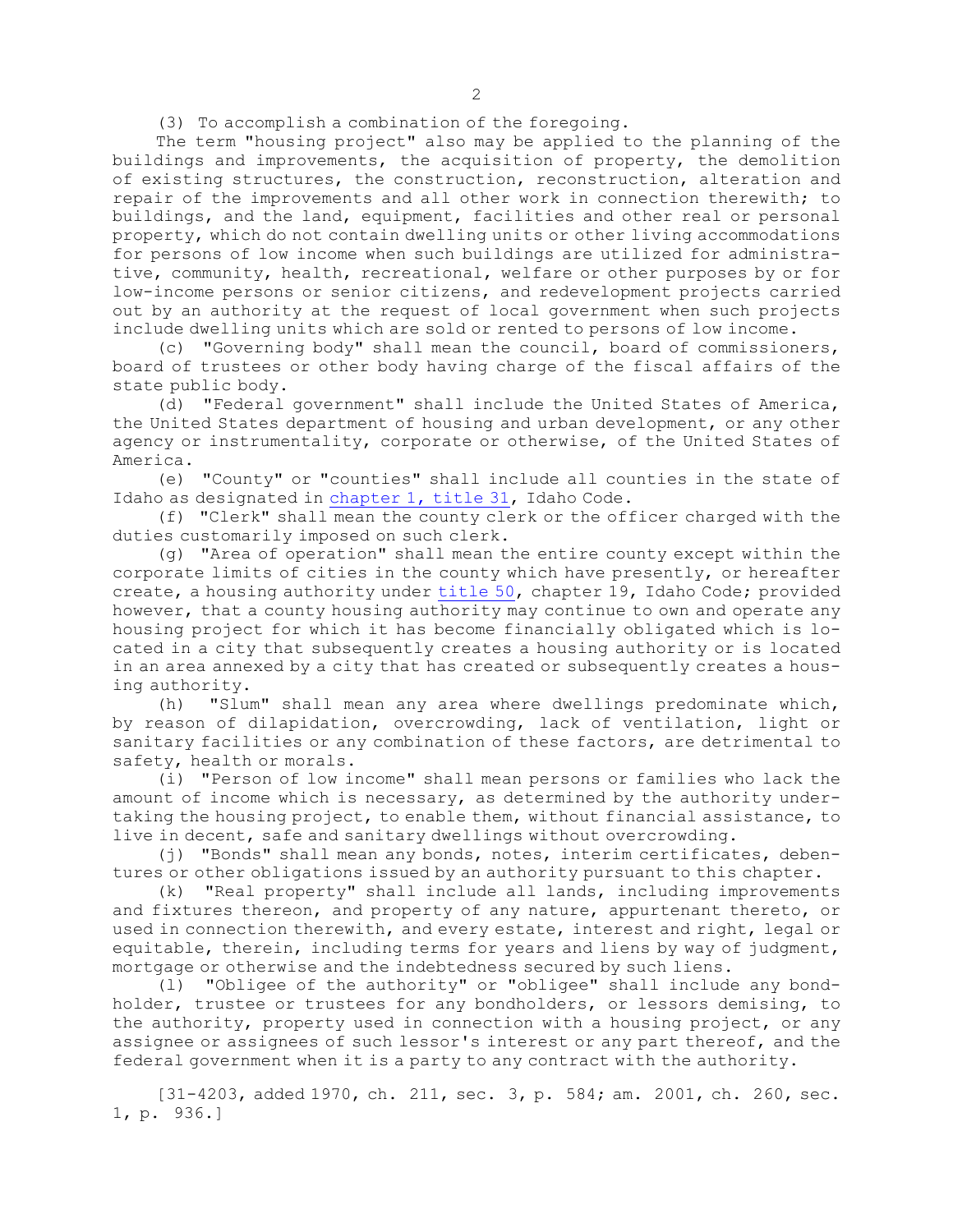31-4204. POWERS OF AUTHORITY. <sup>A</sup> housing authority shall constitute an independent public body corporate and politic, exercising public and essential governmental functions, and having all the powers necessary or convenient to carry out and effectuate the purposes and provisions of this act, including the following powers in addition to others herein granted:

(a) To sue and to be sued; to have <sup>a</sup> seal and to alter the same at pleasure; to have perpetual succession; to make and execute contracts and other instruments necessary or convenient to the exercise of the powers of the authority, including the power to contract with other housing authorities for services; and to make and from time to time amend and repeal bylaws, rules and regulations, not inconsistent with this chapter, to carry into effect the powers and purposes of the authority.

(b) Within the area of operation: to prepare, carry out, acquire, lease and operate housing projects; to provide for the construction, reconstruction, improvement, alteration or repair of any housing project or any part thereof.

(c) To arrange or contract for the furnishing by any person or agency, public or private, of services, privileges, works or facilities for, or in connection with, a housing project or the occupants thereof; and, notwithstanding anything to the contrary contained in this chapter or in any other provision of law, to include in any contract let in connection with <sup>a</sup> project, stipulations requiring that the contractor and any subcontractors comply with requirements as to minimum wages and maximum hours of labor, and comply with any conditions which the federal government may have attached to its financial aid of the project.

(d) To lease or rent any dwellings, houses, accommodations, lands, buildings, structures or facilities embraced in any housing project and, subject to the limitations contained in this chapter, to establish and revise the rents or charges therefor; to own, hold and improve real or personal property; to purchase, lease, obtain options upon, acquire by gift, grant, bequest, devise or otherwise, any real or personal property or any interest therein; to acquire, by the exercise of the power of eminent domain, any real property; to sell, lease, exchange, transfer, assign, pledge or dispose of any real or personal property or any interest therein; to insure or provide for the insurance of any real or personal property or operation of the authority against any risks or hazards; to procure or agree to the procurement of insurance or guarantees from the federal government of the payment of any bonds or parts thereof issued by an authority, including the power to pay premiums on any such insurance; to rent or sell and to agree to rent or sell dwellings forming part of the housing projects to or for persons of low income. Where an agreement or option is made to sell <sup>a</sup> dwelling to <sup>a</sup> person of low income, the authority may convey the dwelling to the person upon fulfillment of the agreement irrespective of whether the person is at the time of the conveyance <sup>a</sup> person of low income. Leases, options, agreements or conveyances may include such covenants as the authority deems appropriate to assure the achievement of the objectives of this chapter.

(e) To invest any funds held in reserves or sinking funds, or any funds not required for immediate disbursement, in property or securities in which banks may legally invest funds, subject to the control of the housing authority; to purchase its own bonds at <sup>a</sup> price not more than the principal amount thereof and accrued interest, and all bonds so purchased shall be canceled.

(f) Within its area of operation: to investigate into living, dwelling and housing conditions and into the means and methods of improving such con-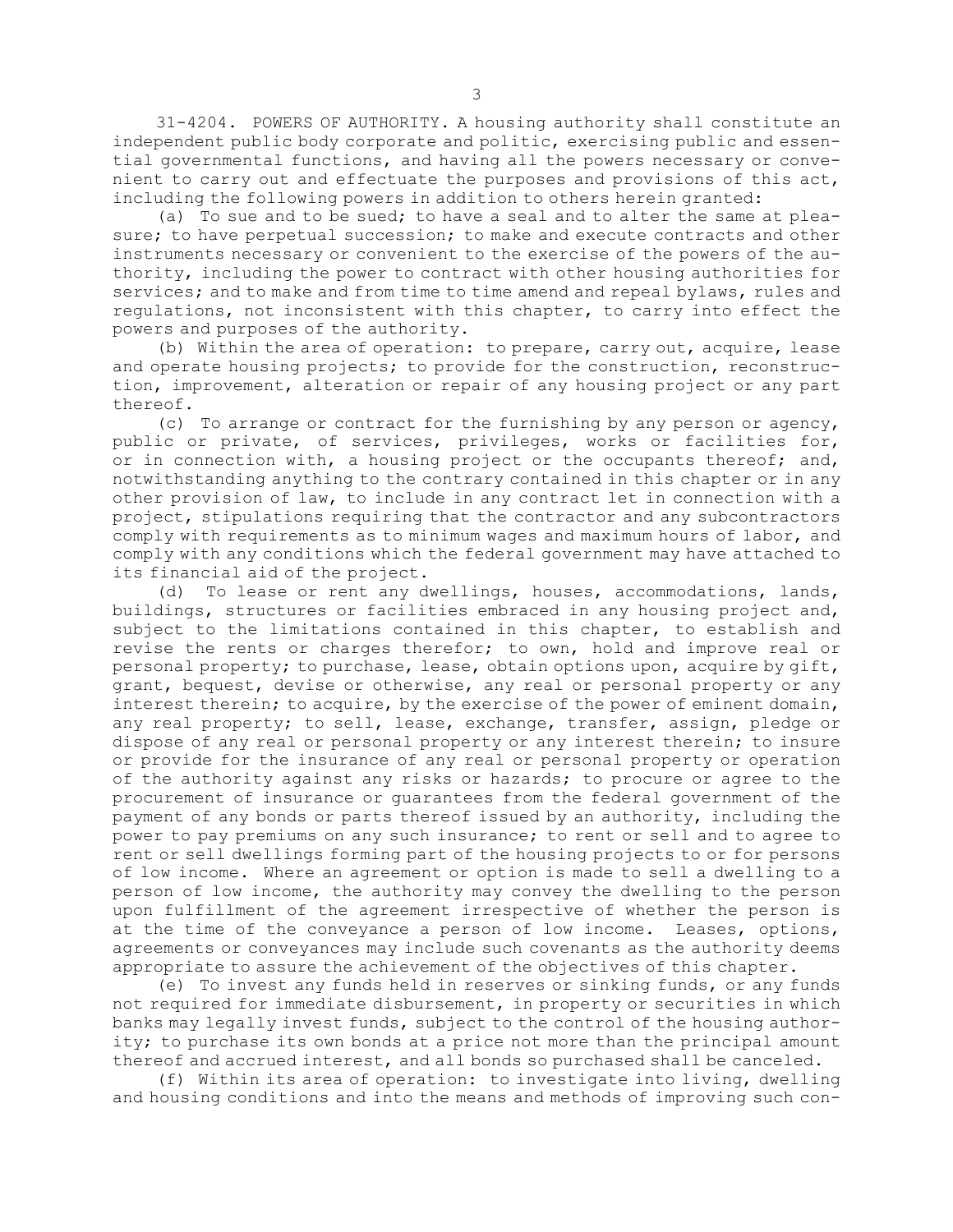ditions; to determine where slum areas exist or where there is <sup>a</sup> shortage of adequate, safe and sanitary dwelling accommodations for persons of low income; to make studies and recommendations relating to the problem of clearing, replanning and reconstruction of slum areas and the problem of providing dwelling accommodations for persons of low income, and to cooperate with the city, the county, the state or any political subdivision thereof in action taken in connection with such problems; and to engage in research, studies and experimentation on the subject of housing.

(g) Acting through one (1) or more commissioners or other person or persons designated by the authority, to conduct examinations and investigations and to hear testimony and take proof, under oath, at public or private hearings on any matter material for its information; to administer oaths, issue subpoenas requiring attendance of witnesses or the production of books and papers, and to issue commissions for the examination of witnesses who are outside of the state or unable to attend before the authority, or excused from attendance; to make available, to appropriate agencies (including those charged with the duty of abating or requiring the correction of nuisances or like conditions, or of demolishing unsafe or insanitary structures within its area of operation), its findings and recommendations with regard to any building or property where conditions exist which are dangerous to the public health, morals, safety or welfare.

(h) To make, purchase, participate in, invest in, take assignments of, or otherwise acquire loans to persons of low income to enable them to acquire, construct, reconstruct, rehabilitate, improve, lease or refinance their dwellings, and to take such security therefor as is deemed necessary and prudent by the authority.

(i) To make, purchase, participate in, invest in, take assignments of, or otherwise acquire loans for the acquisition, construction, reconstruction, rehabilitation, improvement, leasing or refinancing of land, buildings or developments for housing for persons of low income. For purposes of this subsection, development shall include either land or buildings or both.

(j) Any housing project shall be subject to the requirement that the dwelling units made available to persons of low income, together with functionally related and subordinate facilities, shall occupy at least thirty percent (30%) of the interior space of any individual building other than <sup>a</sup> detached single-family or duplex residential building or mobile or manufactured home and shall occupy at least fifty percent (50%) of the total number of units in the development, whichever produces the greater number of units for persons of low income. For mobile or manufactured home parks, the mobile or manufactured home lots made available to persons of low income shall be at least fifty percent (50%) of the total number of mobile or manufactured home lots in the park.

(k) To exercise all or any part or combination of powers herein granted.

[31-4204, added 1970, ch. 211, sec. 4, p. 584; am. 1998, ch. 367, sec. 1, p. 1147; am. 2001, ch. 260, sec. 2, p. 937.]

31-4205. CREATION OF HOUSING AUTHORITIES. In any county of the state of Idaho, there may be created an independent public body corporate and politic to be known as <sup>a</sup> housing authority, which shall not be an agency of the county; provided, however, that such authority shall not transact any business or exercise its powers hereunder until or unless the governing body of the county, by proper resolution, shall declare, at any time hereafter, that there is need for an authority to function in such county. The determi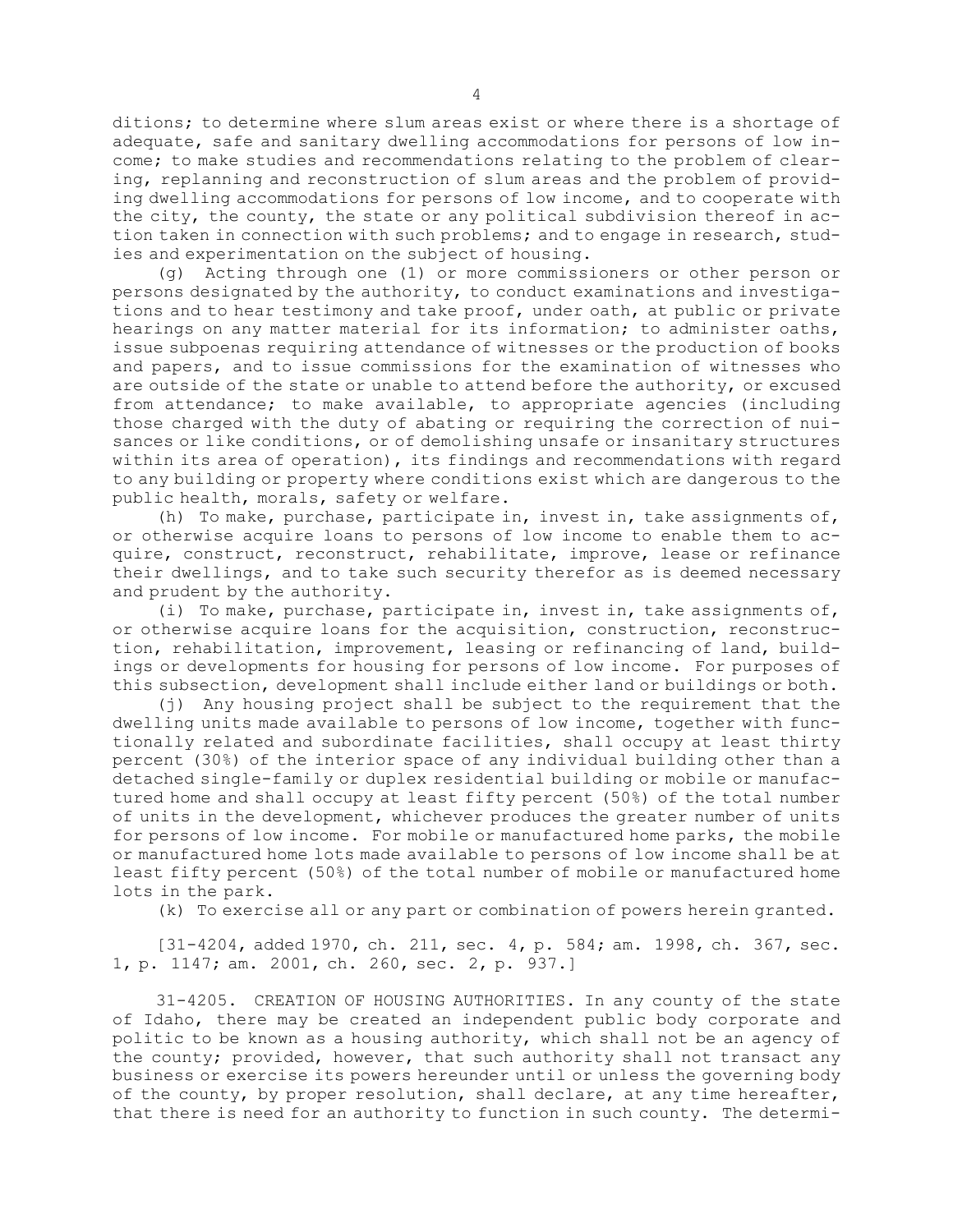nation as to whether or not there is such need for an authority to function (a) may be made by the governing body on its own motion or (b) shall be made by the governing body upon the filing of <sup>a</sup> petition signed by twenty-five (25) residents of the county asserting that there is need for an authority to function in such county and requesting that the governing body so declare.

The governing body shall adopt <sup>a</sup> resolution declaring that there is need for <sup>a</sup> housing authority in the county if it shall find (a) that insanitary or unsafe inhabited dwelling accommodations exist in such county or (b) that there is <sup>a</sup> shortage of safe or sanitary dwelling accommodations in such county available to persons of low income or rentals they can afford. In determining whether dwelling accommodations are unsafe or insanitary, said governing body may take into consideration the degree of overcrowding, the percentage of land coverage, the light, air, space and access available to the inhabitants of such dwelling accommodations, the size and arrangement of the rooms, the sanitary facilities and the extent to which conditions exist in such building which endanger life or property by fire or other causes.

Nothing in this act shall prevent governing bodies from jointly creating by resolution an independent public body corporate and politic to carry out and effectuate the purposes and provisions of this act and to serve the best interests of their respective citizenry.

In any suit, action or proceeding, involving the validity of enforcement of or relating to any contract of the authority, the authority shall be conclusively deemed to have become established and authorized to transact business and exercise its powers hereunder upon proof of the adoption of resolution by the governing body declaring the need for the authority. Such resolution or resolutions shall be deemed sufficient if it declares that there is such need for an authority and finds in substantially the foregoing terms, no further detail being necessary, that either or both of the above enumerated conditions exist in the county. <sup>A</sup> copy of such resolution, duly certified by the clerk, shall be admissible in evidence in any suit, action or proceeding.

[31-4205, added 1970, ch. 211, sec. 5, p. 584; am. 1998, ch. 367, sec. 2, p. 1149.]

31-4206. TERMINATION OF AUTHORITY. The authority shall terminate at such time as the governing body of the county, by proper resolution, shall declare that there is no longer <sup>a</sup> need for <sup>a</sup> housing authority to function within such county. The determination that there is no longer <sup>a</sup> need for such authority to function (a) may be made by the governing body on its own motion or (b) may be made by the governing body upon motion of the duly appointed and acting commissioners of the authority that they no longer have any need to function within said county.

The governing body of the county shall, however, before adopting <sup>a</sup> resolution terminating such authority, determine, by audit if necessary, the financial condition of said authority, and if there is any outstanding liability due and owing by said authority, the county shall provide the necessary funds for satisfaction thereof; if, however, funds are found, over and above such liabilities, the county shall provide for the satisfaction of said liabilities and the balance of the funds shall be accepted by the county and the authority shall be released from their responsibility therefor.

Any funds so received by such county, as <sup>a</sup> result of the termination of the authority, shall be dedicated to the extension, maintenance and promo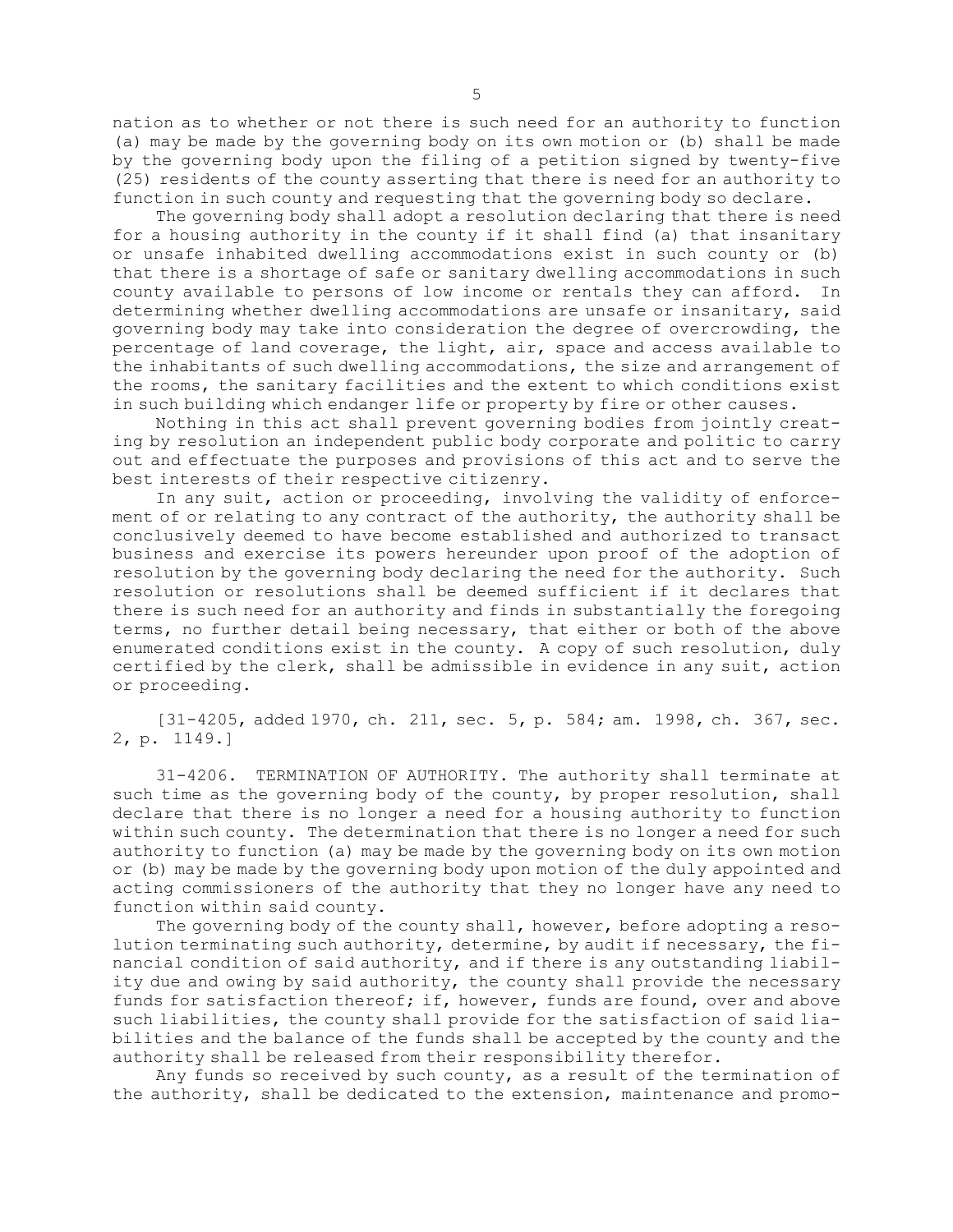tion of the public parks system of said county for the benefit and welfare of the county.

[31-4206, added 1970, ch. 211, sec. 6, p. 584; am. 2015, ch. 244, sec. 16, p. 1016.]

31-4207. AID AND COOPERATION FROM OTHER STATE PUBLIC BODIES -- ACTS AUTHORIZED. For the purpose of aiding and cooperating in the planning, undertaking, construction or operation of housing projects located within the area in which it is authorized to act, any state public body may, upon such terms, with or without consideration, as it may determine:

(a) Dedicate, sell, convey or lease any of its interest in any property, or grant easements, licenses or any other rights or privileges therein, to <sup>a</sup> housing authority or the federal government;

(b) Cause parks, playgrounds, recreational, community, educational, water, sewer or drainage facilities or any other works which it is otherwise empowered to undertake to be furnished adjacent to or in connection with housing projects;

(c) Furnish, dedicate, close, pave, install, grade, regrade, plan or replan streets, roads, roadways, alleys, sidewalks or other places which it is otherwise empowered to undertake;

(d) Plan or replan, zone or rezone any part of such state public body;

(e) Cause services to be furnished to the housing authority of the character which such state public body is otherwise empowered to furnish;

(f) Enter into agreements with respect to the exercise by such state public body of its powers relating to the repair, elimination or closing or [of] unsafe, insanitary or unfit dwellings;

(g) Do any and all things, necessary or convenient to aid and cooperate in the planning, undertaking, construction or operation of such housing projects;

(h) Incur the entire expense of any public improvements made by such state public body in exercising the powers granted in this act;

(i) Enter into agreements, which may extend over any period, notwithstanding any provision or rule of law to the contrary, with <sup>a</sup> housing authority respecting action to be taken by such state public body pursuant to any of the powers granted by this section;

(j) With respect to any housing project which <sup>a</sup> housing authority has acquired or taken over from the federal government and which the housing authority by resolution has found and declared to have been constructed in <sup>a</sup> manner that will promote the public interest and afford necessary safety, sanitation and other protection, no state public body shall require any changes to be made in the housing project or in the manner of its construction or take any other action relating to such construction.

[31-4207, added 1970, ch. 211, sec. 7, p. 584.]

31-4208. PROPERTY OF AUTHORITY PUBLIC -- EXEMPTION -- PAYMENT FOR SER-VICES. The property of an authority is declared to be public property used for essential public purposes and such property and an authority shall be exempt from all taxes and special assessments of the city, the county, the state or any political subdivision thereof; provided, however, that in lieu of such taxes, an authority may agree to make payments to the county for improvements, services and facilities furnished by such county for the benefit of <sup>a</sup> housing project, or in lieu of such taxes, an authority may agree to make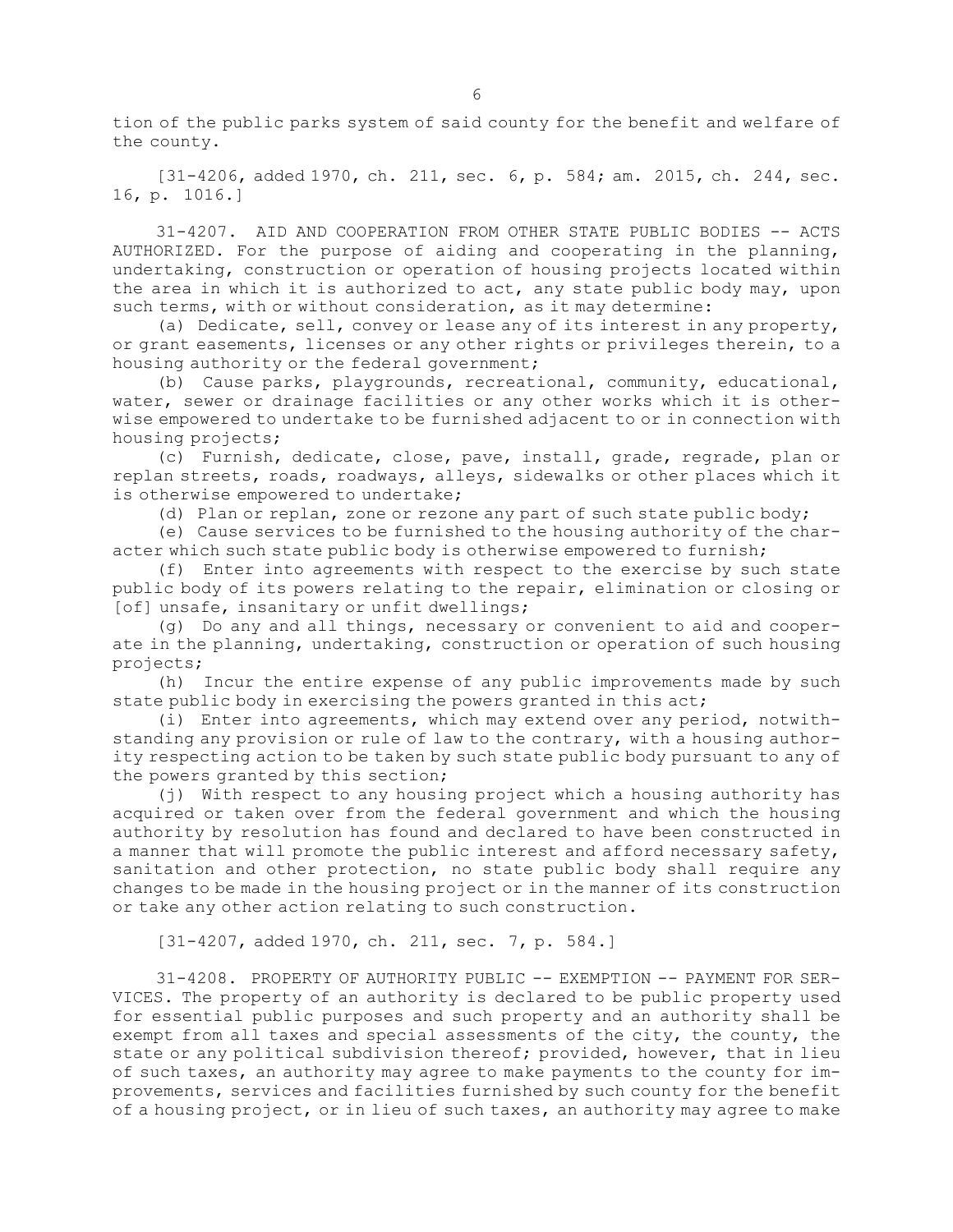payments to <sup>a</sup> school district or school districts, which district or districts include within its boundaries all or <sup>a</sup> portion of the real property of an authority, for school services and facilities furnished by said school district or districts, for the benefit of the residents of <sup>a</sup> housing project.

[31-4208, added 1970, ch. 211, sec. 8, p. 584.]

31-4209. DONATIONS BY COUNTY. Any county, in which <sup>a</sup> housing authority has been created, shall have the power, from time to time, to lend or donate money to such authority or to agree to take such action; provided, however, that when <sup>a</sup> housing authority has the money available therefor it shall make reimbursement for all such loans made to it.

[31-4209, added 1970, ch. 211, sec. 9, p. 584; am. 2001, ch. 260, sec. 3, p. 939.]

31-4210. COMMISSIONERS -- APPOINTMENT -- QUALIFICATIONS -- TENURE. When <sup>a</sup> governing body of <sup>a</sup> county adopts <sup>a</sup> resolution as aforesaid, it shall appoint five (5) or seven (7) persons as commissioners of the authority created for said county. Commissioners of the authority shall serve terms of five (5) years. If the governing body of <sup>a</sup> county appoints five (5) persons as commissioners of the authority, the commissioners who are first appointed shall be designated to serve for terms of one (1), two (2), three (3), four (4), and five (5) years, except that all vacancies shall be filled for the unexpired term. If the governing body of <sup>a</sup> county appoints seven (7) persons as commissioners of the authority, the commissioners who are first appointed shall be designated to serve terms as follows: one (1) commissioner for <sup>a</sup> one (1) year term, two (2) commissioners for two (2) year terms, two (2) commissioners for three (3) year terms, one (1) commissioner for <sup>a</sup> four (4) year term and one (1) commissioner for <sup>a</sup> five (5) year term, except that all vacancies shall be filled for the unexpired term. Upon resolution by <sup>a</sup> governing body of <sup>a</sup> county, after an authority has been created with either five (5) or seven (7) commissioners, the number of commissioners may be increased from five (5) to seven (7) or reduced from seven (7) to five (5). No commissioner of any authority may be an officer or employee of the county for which the authority is created. <sup>A</sup> commissioner shall hold office until his successor has been appointed and qualified. <sup>A</sup> certificate of appointment or reappointment of any commissioner shall be filed with the clerk and such certificate shall be conclusive evidence of the due and proper appointment of such commissioner. The service of <sup>a</sup> housing assistance recipient appointed as <sup>a</sup> commissioner pursuant to 42 U.S.C. section 1437(b) shall be contingent upon his continued receipt of housing assistance. <sup>A</sup> commissioner shall receive no compensation for his services for the authority in any capacity, but he shall be entitled to the necessary expenses, including travel expenses, incurred in the discharge of his duties.

The powers of each authority shall be vested in the commissioners. <sup>A</sup> majority of the appointed commissioners shall constitute <sup>a</sup> quorum of the authority for the purpose of conducting its business and exercising its powers and for all other purposes. Action may be taken by the authority upon <sup>a</sup> vote of <sup>a</sup> majority of the commissioners present. The bylaws of the authority shall designate which of the commissioners appointed shall be the first chairman and such chairman shall serve in the capacity of chairman until the expiration of his term of office as commissioner. When the office of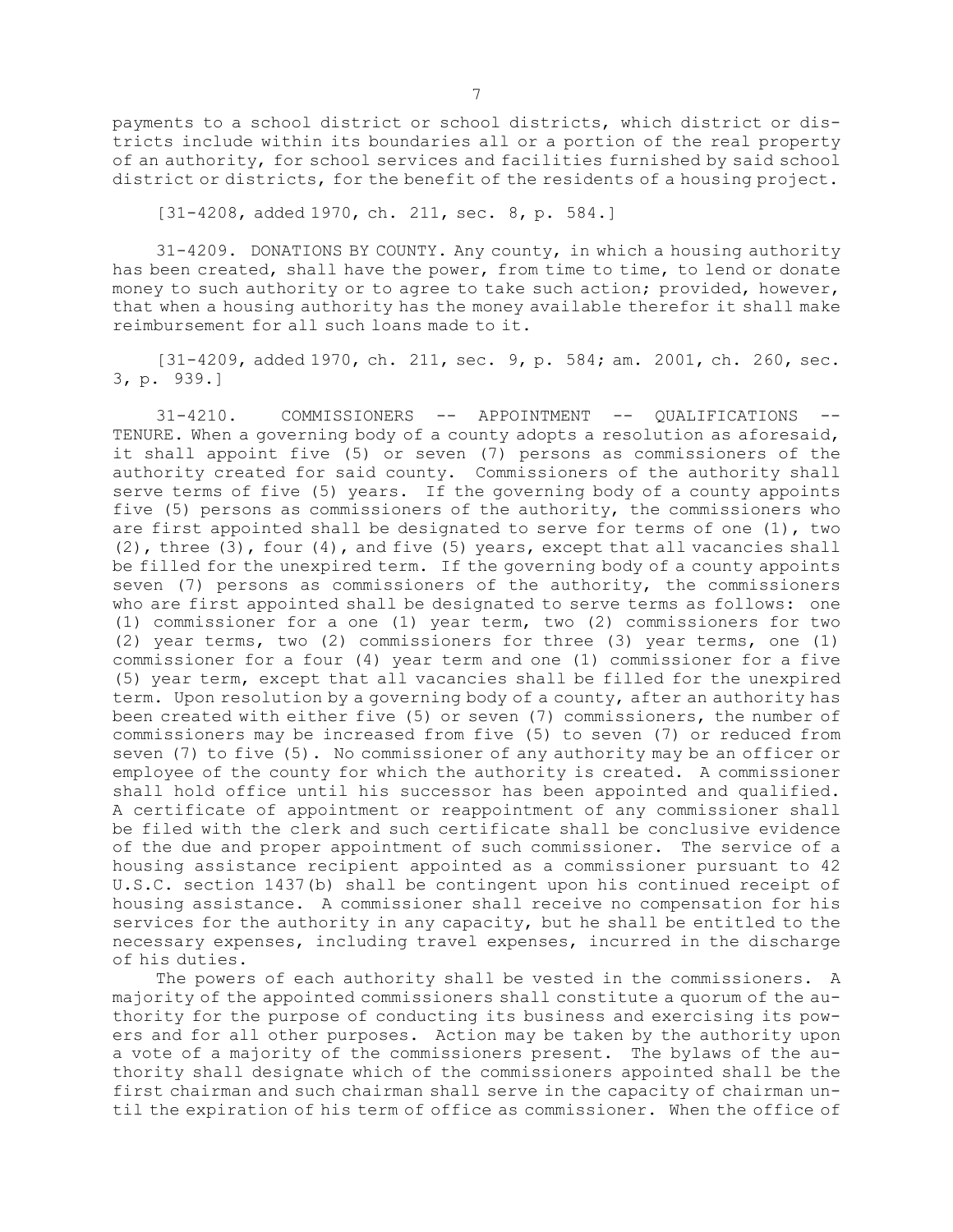the chairman of the authority thereafter becomes vacant, the commissioners shall select <sup>a</sup> chairman from their number, <sup>a</sup> vice chairman, and may employ <sup>a</sup> secretary, an executive director who shall serve as an at-will employee of the commissioners, technical experts and such other officers, agents and employees, permanent and temporary, as it may require, and shall determine their qualifications, duties and compensation. For such legal services as it may require, an authority may call upon the prosecuting attorney of the county or may employ its own counsel and legal staff. An authority may delegate to one (1) or more of its agents or employees such powers or duties as it may deem proper.

[31-4210, added 1970, ch. 211, sec. 10, p. 584; am. 1998, ch. 367, sec. 3, p. 1149; am. 2001, ch. 257, sec. 1, p. 924.]

31-4211. REMOVAL OF COMMISSIONERS. <sup>A</sup> commissioner of an authority may be removed by <sup>a</sup> majority of the county commissioners at any time, with or without cause. The county commissioners shall cause to be sent <sup>a</sup> notice of the removal to the commissioner removed, the authority and the clerk.

[31-4211, added 1970, ch. 211, sec. 11, p. 584; am. 1998, ch. 367, sec. 4, p. 1150.]

31-4212. POLICY IN OPERATION OF AUTHORITY. It is hereby declared to be the policy of this state that each housing authority shall manage and operate its housing projects in an efficient manner so as to enable it to fix the rentals for dwelling accommodations at the lowest possible rates consistent with providing adequate, safe and sanitary accommodations, and no housing authority shall construct or operate any such project for profit or as <sup>a</sup> source of revenue to the county. An authority shall fix the rentals for dwellings in its projects at no higher rates than it shall find to be necessary in order to produce revenue which, together with all other available moneys, revenues, income and receipts of the authority from whatever sources derived, will be sufficient:

(a) to pay, as the same become due, the principal and interest on the bonds of the authority;

(b) to meet the cost of, and to provide for, maintaining and operating the projects, including the cost of any insurance, and the administrative expenses of the authority; and

(c) to create, during not less than the six (6) years immediately succeeding its issuance of any bonds, <sup>a</sup> reserve sufficient to meet the largest principal and interest payments which will be due on such bonds in any one (1) year thereafter and to maintain such reserve.

[31-4212, added 1970, ch. 211, sec. 12, p. 584.]

31-4213. DUTIES REGARDING RENTALS AND TENANT SELECTION. In the operation or management of housing projects, an authority shall at all times observe the following duties with respect to rentals and tenant selection:

(a) it may rent or lease the dwelling accommodations therein only to persons of low income and at rentals within the financial reach of such persons of low income;

(b) it may rent or lease dwelling accommodations consisting of the number of rooms, but no greater number, which it deems necessary to provide safe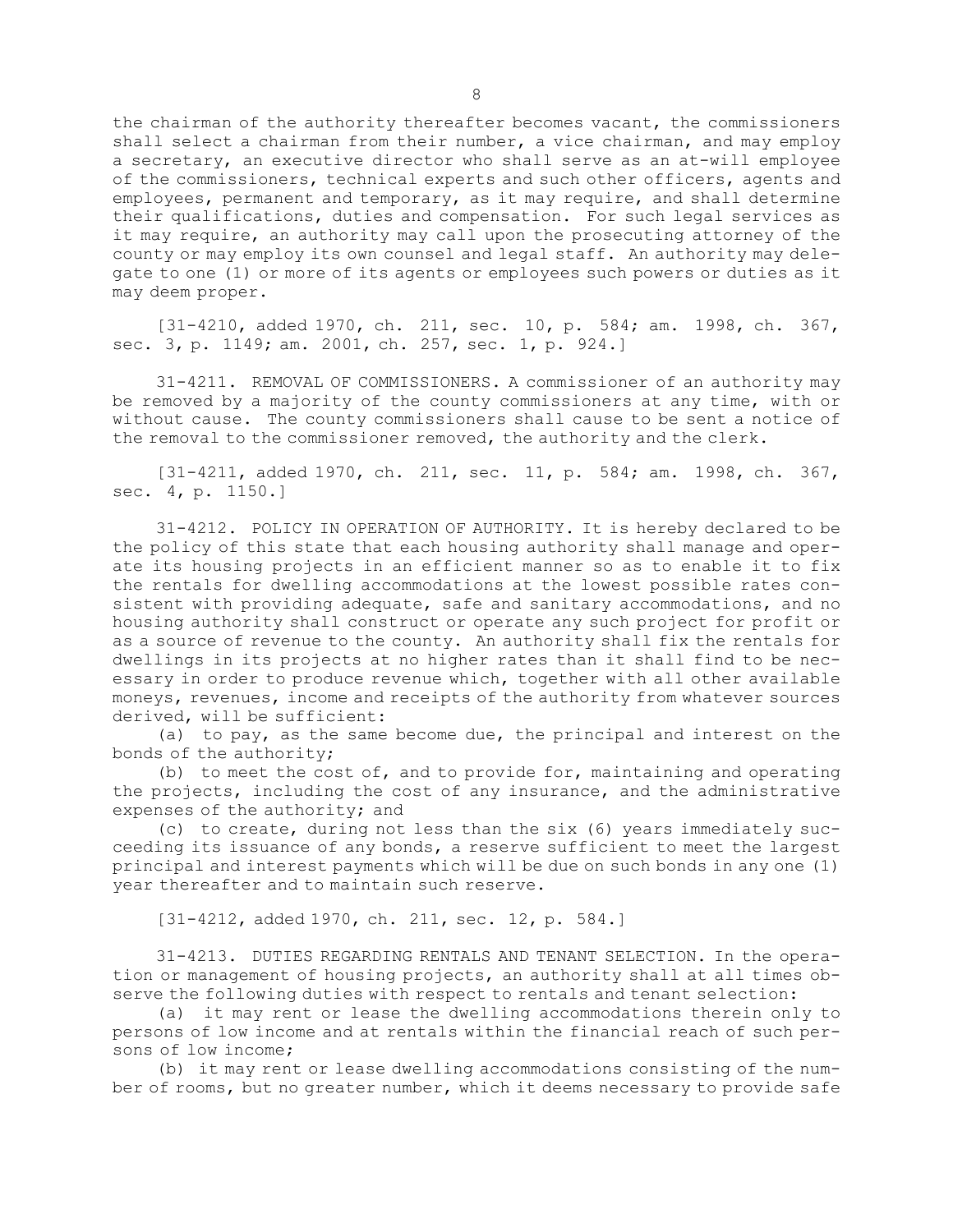and sanitary accommodations to the proposed occupants thereof without overcrowding.

Nothing contained in this or the preceding section shall be construed as limiting the power of authority to vest, in an obligee, the right, in the event of <sup>a</sup> default by the authority, to take possession, during the period of such default, of <sup>a</sup> housing project or cause the appointment of <sup>a</sup> receiver thereof, free from all restrictions imposed by this or the preceding section.

[31-4213, added 1970, ch. 211, sec. 13, p. 584.]

31-4214. EMINENT DOMAIN. An authority shall have the right to acquire, by the exercise of the power of eminent domain, any real property which it may deem necessary for its purposes under this act after the adoption of <sup>a</sup> resolution declaring that the acquisition of the real property described therein is necessary for such purposes. An authority may exercise the power of eminent domain in the manner provided in [chapter](https://legislature.idaho.gov/statutesrules/idstat/Title7/T7CH7) 7, title 7, Idaho Code, and acts amendatory thereof or supplementary thereto; or it may exercise the power of eminent domain in the manner provided by any other applicable statutory provisions for the exercise of the power of eminent domain. Property already devoted to <sup>a</sup> public use may be acquired in like manner, provided that no real property belonging to <sup>a</sup> city, the state or any political subdivision thereof may be acquired without its consent.

[31-4214, added 1970, ch. 211, sec. 14, p. 584.]

31-4215. HOUSING PROJECTS SUBJECT TO PLANNING, ZONING, SANITARY AND BUILDING LAWS. All housing projects of an authority shall be subject to the planning, zoning, sanitary and building laws, ordinances and regulations applicable to the locality of any housing project and an authority shall take into consideration the relationship of the project to any larger plan or long-range program for the development of the area in which the housing authority functions.

[31-4215, added 1970, ch. 211, sec. 15, p. 584.]

31-4216. BOND ISSUES. An authority shall have power to issue bonds, from time to time, in its discretion, for any of its corporate purposes. An authority shall also have power to issue refunding bonds for the purpose of paying or retiring bonds previously issued by it. In order to carry out the purposes of this chapter, an authority may issue, upon proper resolution, bonds on which the principal and interest are payable:

(a) Exclusively from the income and revenue of <sup>a</sup> housing project financed with the proceeds of such bonds; or

(b) Exclusively from such income and revenues together with grants and contributions from the federal government or other source in aid of such project; or

(c) From all or part of its revenues or assets generally.

Any such bonds may be additionally secured by <sup>a</sup> pledge of any income or revenues of the authority, or <sup>a</sup> mortgage of any housing project, projects or other property of the authority. Any pledge made by the authority shall be valid and binding from the time when the pledge is made and recorded; the revenues, moneys or property so pledged and thereafter received by the authority shall immediately be subject to the lien of the pledge without any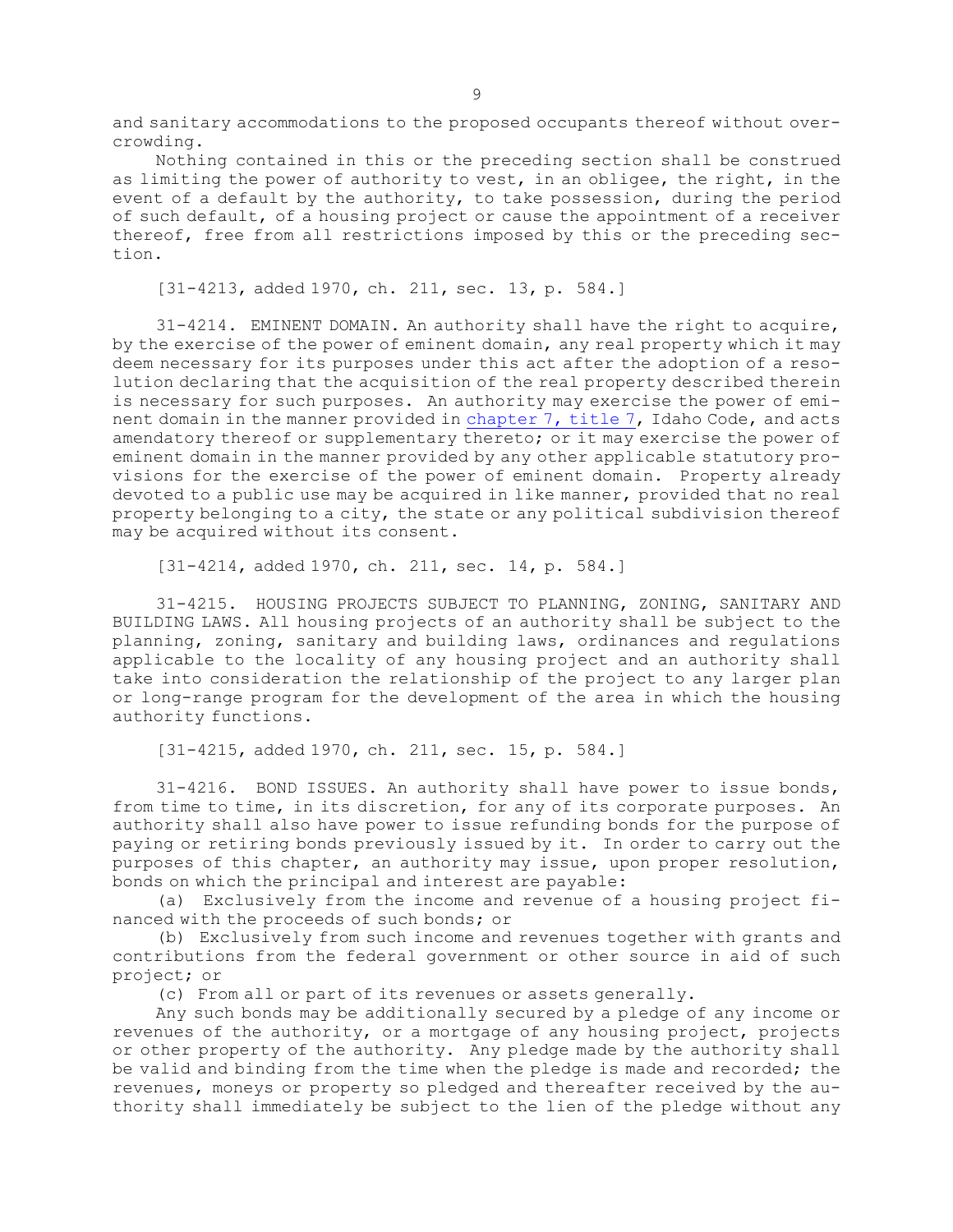physical delivery thereof or further act, and the lien of any such pledge shall be valid and binding as against all parties having claims of any kind in tort, contract or otherwise against the authority, irrespective of whether the parties have notice thereof.

Neither the commissioners of any authority nor any person executing the bonds shall be liable personally on the bonds by reason of the issuance thereof. The bonds and other obligations of an authority shall state on their face that they shall not be <sup>a</sup> debt of the county, the state or any political subdivision thereof and neither the county, the state nor any political subdivision thereof shall be liable thereon, nor in any event shall such bonds or obligations be payable out of any funds other than those of said authority. Bonds of an authority are declared to be issued for an essential public and governmental purpose and to be public instrumentalities and, together with interest thereon and income therefrom, shall be exempt from taxes.

[31-4216, added 1970, ch. 211, sec. 16, p. 584; am. 2001, ch. 260, sec. 4, p. 940.]

31-4217. ISSUANCE OF BONDS -- TERMS -- NEGOTIABLE -- ACTIONS TO TEST VA-LIDITY -- CONCLUSIVE PRESUMPTIONS. Bonds of an authority shall be authorized by its resolution and may be issued in one or more series and shall bear such date or dates, mature at such time or times, bear interest at such rate or rates as the authority shall approve, be in such denomination or denominations, be in such form, either coupon or registered, carry such conversion or registration privileges, have such rank or priority, be executed in such manner, be payable in such medium of payment, at such place or places, and be subject to such terms of redemption, with or without premium as such resolution, its trust indenture, or the bonds so issued, may provide.

The bonds may be sold at public or private sale at not less than par.

In case any of the commissioners or officers of the authority, whose signatures appear on any bonds or coupons, shall cease to be such commissioners or officers before the delivery of such bonds, such signatures shall, nevertheless, be valid and sufficient for all purposes, the same as if such commissioners or officers had remained in office until such delivery. Any provision of any law to the contrary notwithstanding, any bonds issued pursuant to this act shall be fully negotiable.

In any suit, action or proceedings, involving the validity or enforceability of any bond of an authority or the security thereof, any such bond, reciting, in substance, that it has been issued by the authority to aid in financing <sup>a</sup> housing project to provide dwelling accommodations for persons of low income, shall be conclusively deemed to have been issued for <sup>a</sup> housing project of such character and said project shall be conclusively deemed to have been planned, located and constructed in accordance with purposes and provisions of this act.

[31-4217, added 1970, ch. 211, sec. 17, p. 584.]

31-4218. POWERS TO SECURE PAYMENT OF BONDS. In connection with the issuance of bonds or the incurring of obligations under leases and in order to secure the payment of such bonds or obligations, an authority, in addition to its other powers, shall have power:

(a) To pledge all or any part of its gross or net rents, fees or revenues to which its right then exists or may thereafter come into existence.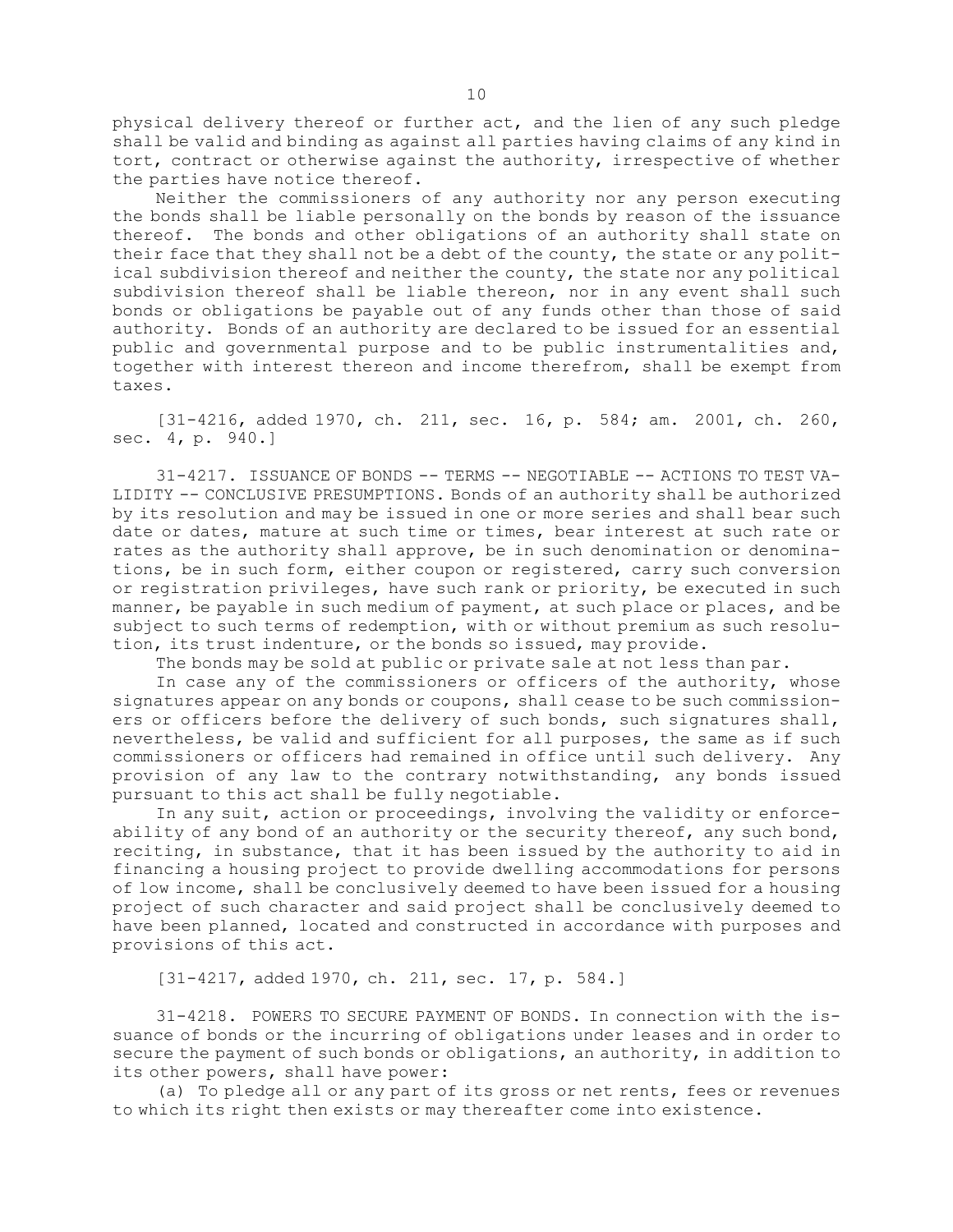(b) To mortgage all or any part of its real or personal property then owned or thereafter acquired.

(c) To covenant against pledging all or any part of its rents, fees and revenues, or against permitting or suffering any lien on such revenues or property; to covenant with respect to limitations on its right to sell, lease or otherwise dispose of any housing project or any part thereof; and to covenant as to what other, or additional debts or obligations may be incurred by it.

(d) To covenant as to the bonds to be issued and as to the issuance of such bonds in escrow or otherwise, and as to the use and disposition of the proceeds thereof; to provide for the replacement of lost, destroyed or mutilated bonds; to covenant against extending the time for the payment of its bonds or interest thereon; and to redeem the bonds, and to covenant for the redemption and to provide the terms and conditions thereof.

(e) To covenant, subject to the limitations contained in this act, as to the rents and fees to be charged in the operation of <sup>a</sup> housing project or projects, the amount to be raised each year or other period of time by rents, fees and other revenues, and as to the use and disposition to be made thereof; to create or to authorize the creation of special funds for moneys held for construction or operating costs, debt service, reserves or other purposes, and to covenant as to the use and disposition of the moneys held in such funds.

(f) To prescribe the procedure, if any, by which the terms of any contract with bondholders may be amended or abrogated, the amount of bonds the holders of which must consent thereto and the manner in which such consent may be given.

(g) To covenant as to the use of any or all of its real or personal property; and to covenant as to the maintenance of its real and personal property, the replacement thereof, the insurance to be carried thereon and the use and disposition of insurance moneys.

(h) To covenant as to the rights, liabilities, powers and duties arising upon the breach by it of any covenant, condition or obligation; and to covenant and prescribe as to default and terms and conditions upon which any or all of its bonds or obligations shall become or may be declared due before maturity, and to the terms and conditions upon which such declaration and its consequences may be waived.

(i) To vest, in trustee or trustees or the holders of bonds or any proportion of them, the right to enforce the payment of the bonds or any covenants securing or relating to the bonds; to vest in <sup>a</sup> trustee or trustees the right, in the event of <sup>a</sup> default by said authority, to take possession of any housing project or part thereof, and, so long as said authority shall continue in default, to retain such possession and use, operate and manage said project, and to collect the rents and revenues arising therefrom and to dispose of such moneys in accordance with the agreement of the authority with said trustee, to provide for the powers and duties of <sup>a</sup> trustee or trustees and to limit the liabilities thereof; and to provide the terms and conditions upon which the trustee or trustees or the holders of bonds or any proportion of them may enforce any covenant or rights securing or relating to the bonds.

(j) To exercise all or any part or combination of the powers herein granted; to make covenants other than and in addition to the covenants herein expressly authorized, of like or different character; to make such covenants as will tend to make the bonds more marketable, notwithstanding that such covenants, acts or things may not be enumerated herein.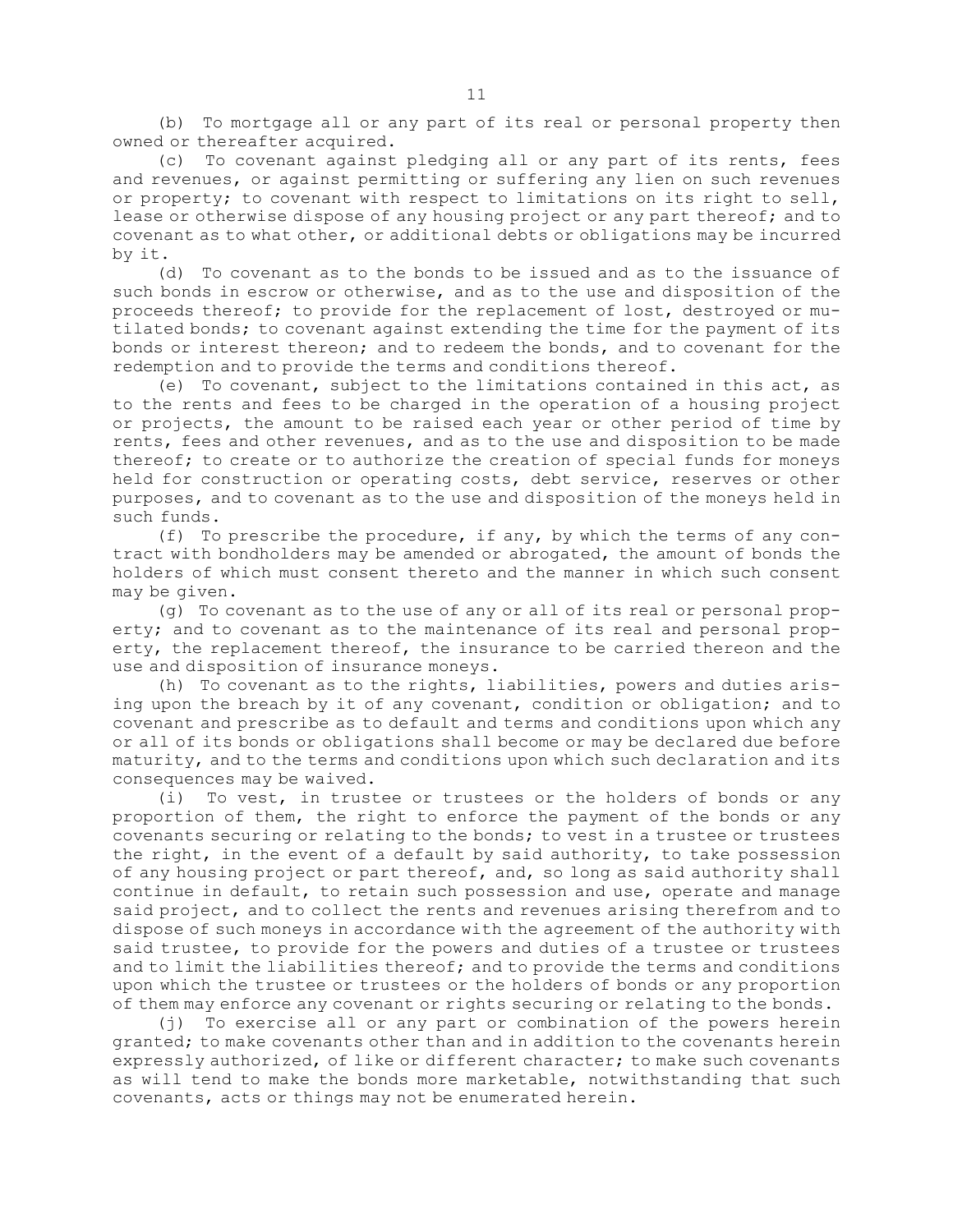[31-4218, added 1970, ch. 211, sec. 18, p. 584; am. 2001, ch. 260, sec. 5, p. 940.]

31-4220. RIGHTS OF OBLIGEES -- MANDAMUS -- INJUNCTION. An obligee of an authority shall have the right, in addition to all other rights, which may be conferred on such obligee, subject only to any contractual restrictions binding upon such obligee:

(a) By mandamus, suit, action or proceedings at law or in equity to compel said authority and the commissioners, officers, agents or employees thereof to perform each and every term, provision and covenant contained in any contract of said authority, with or for the benefit of such obligee, and to require the carrying out of any or all such covenants and agreements of said authority and the fulfillment of all duties imposed upon said authority by this act.

(b) By suit, action or proceeding in equity, to enjoin any acts which may be unlawful, or the violation of any of the rights of such obligee of said authority.

[31-4220, added 1970, ch. 211, sec. 20, p. 584.]

31-4221. FILING OF MINUTES AND REPORTS. (1) An authority shall file <sup>a</sup> copy of the minutes of all meetings with the clerk within ten (10) days after their approval by the authority.

(2) At least once <sup>a</sup> year, an authority shall file <sup>a</sup> report with the clerk of its activities for the preceding year, and shall make recommendations with reference to such additional legislation or other action as it deems necessary in order to carry out the purposes of this act.

(3) An authority shall file with the clerk <sup>a</sup> copy of the authority's financial reports, any claims and causes of action against the authority, and the authority's employee policy handbooks and any changes, modifications, or deletions to the handbooks.

[31-4221, added 1970, ch. 211, sec. 21, p. 584; am. 1998, ch. 367, sec. 5, p. 1151.]

31-4222. REAL PROPERTY OF AUTHORITY -- EXEMPT FROM EXECUTION, OTHER JU-DICIAL PROCESS AND JUDGMENT LIEN. All real property of an authority shall be exempt from levy and sale by virtue of an execution, and no execution or other judicial process shall issue against the same nor shall any judgment against an authority be <sup>a</sup> charge or lien upon its real property; provided, however, that the provisions of this section shall not apply to or limit the right of obligees to pursue any remedies for the enforcement of any pledge or lien given by an authority on its rents, fees or revenues.

[31-4222, added 1970, ch. 211, sec. 22, p. 584.]

31-4223. ADDITIONAL POWERS OF AUTHORITY -- LOANS, CONTRIBUTIONS, GRANTS AND ASSISTANCE FROM FEDERAL GOVERNMENT. In addition to the powers conferred upon an authority by other provisions of this act, an authority is empowered to borrow money or accept contributions, grants or other financial assistance from the federal government for or in aid of any housing project within its area of operation, to take over or lease or manage any housing project or undertaking constructed or owned by the federal government, and to these ends to (to) comply with such conditions and to make such trust in